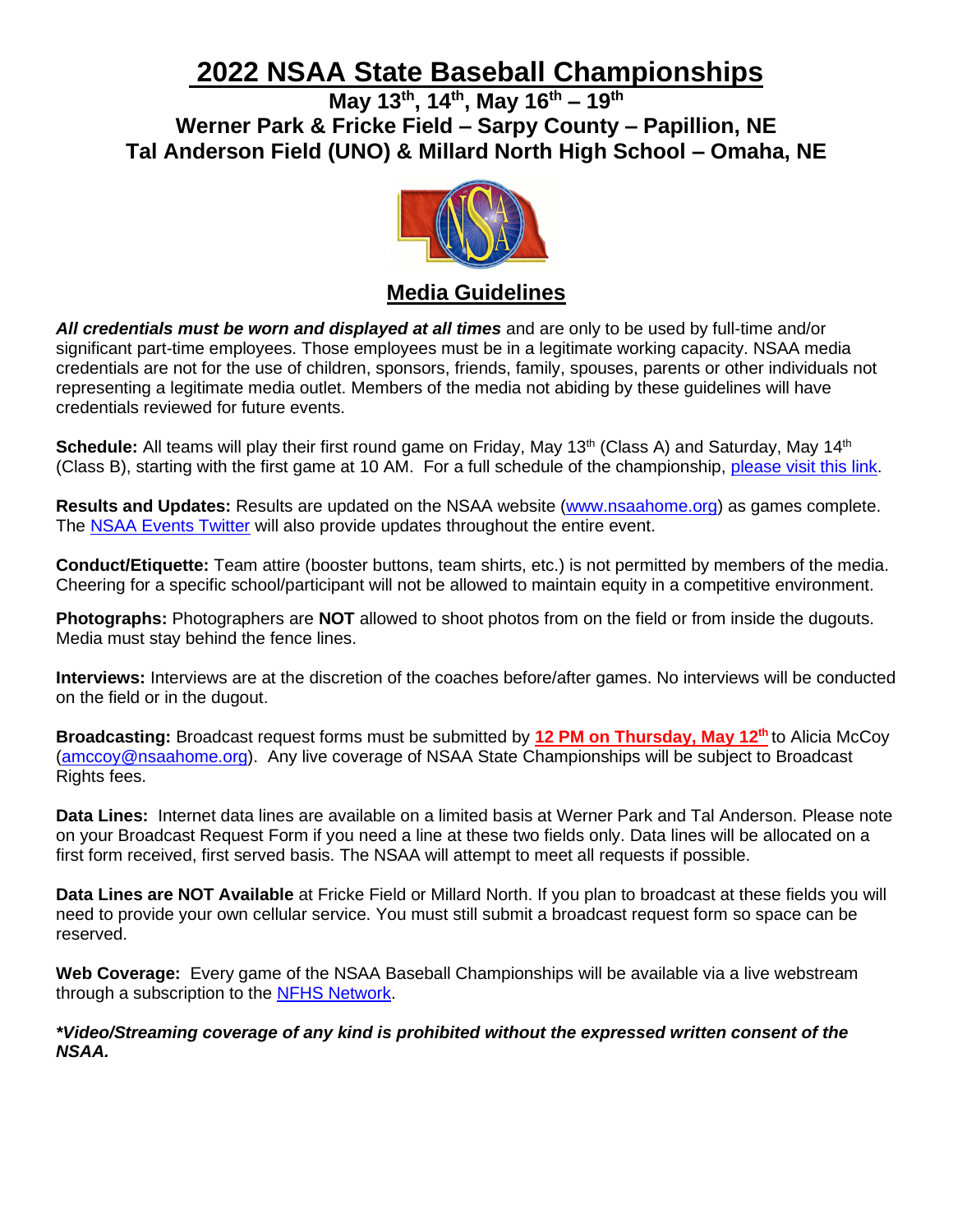#### **Werner Park:** (Internet data lines and WiFi are available at this site)

**Parking:** Free parking can be accessed by showing your 2021-22 NSAA Media credential.

**Admission:** Media must show & display NSAA issued media credentials for free admission to the Championship. The Media pass gate is located to the left of the "Ticket" Windows, sign says "Suite, Press & Party Deck Entrance".

**Check-In:** After gate admission, media will proceed to the Upper Press Box. A Championship Program and any other additional information will be available. Space is available for print and radio in the press box area.

## **Fricke Field:** (WiFi is available at this site)

**Parking:** Free parking can be accessed by showing your 2021-22 NSAA Media credential.

**Admission:** Media must show & display NSAA issued media credentials for free admission to the Championship. Media will enter through the general admission gate.

**Check-In:** After gate admission, media will proceed to the Press Box. A Championship Program and any other additional information will be available. Space is limited at this site.

### **Tal Anderson Field (UNO):** (Internet data lines and WiFi are available at this site)

**Parking:** Free parking can be accessed by showing your 2021-22 NSAA Media credential. See attached parking map.

**Admission:** Media must show & display NSAA issued media credentials for free admission to the Championship. Media can enter on the south end of the baseball stadium.

**Check-In:** After gate admission, media will proceed to the Press Box. A Championship Program and any other additional information will be available. Space is available for print and radio in the press box area.

#### **Millard North:** (WiFi is available at this site)

**Parking:** Free parking can be accessed by showing your 2021-22 NSAA Media credential.

**Admission:** Media must show & display NSAA issued media credentials for free admission to the Championship. Media will enter through the general admission gate.

**Check-In:** After gate admission, media will proceed to the Press Box. A Championship Program and any other additional information will be available. Space is limited at this site.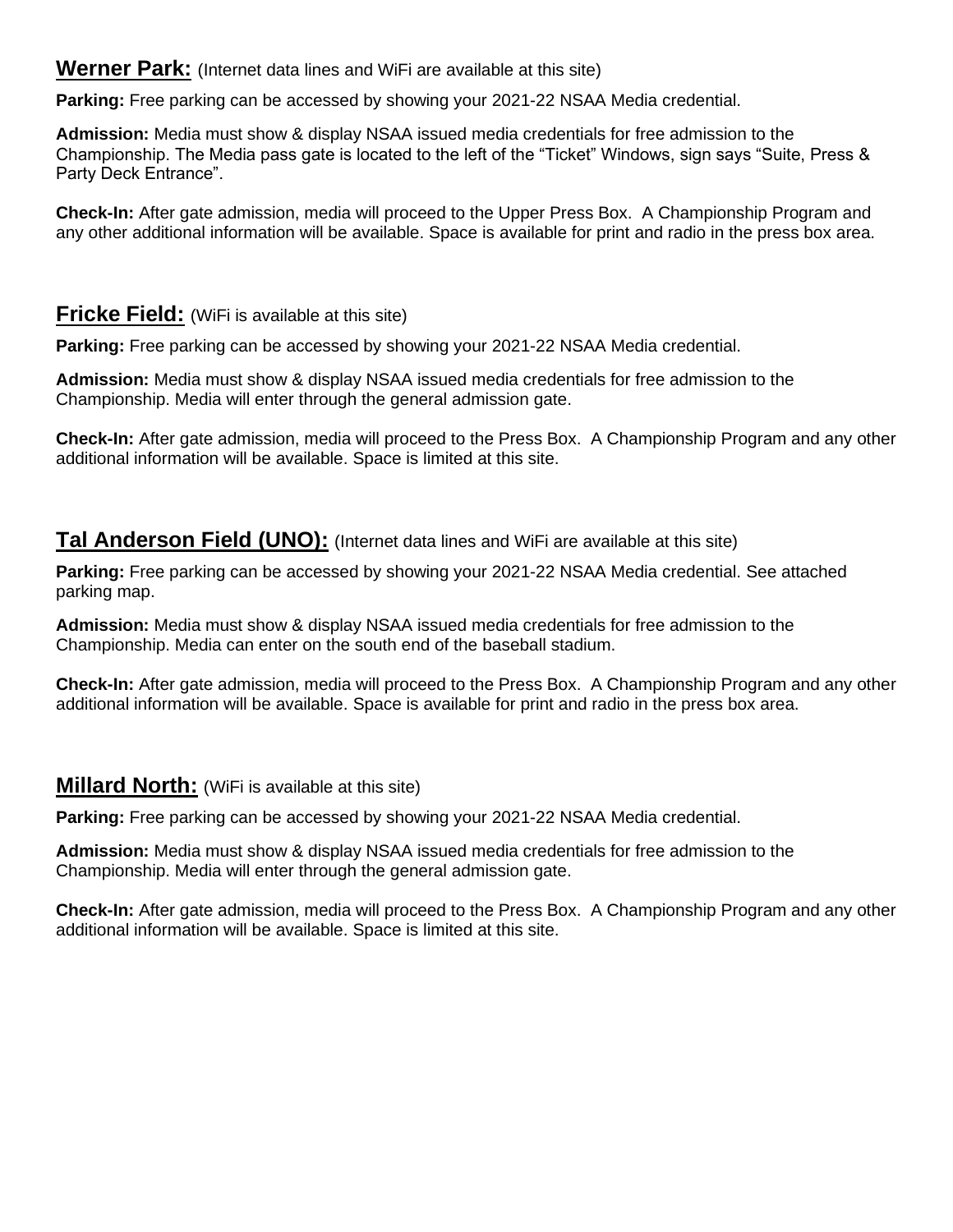